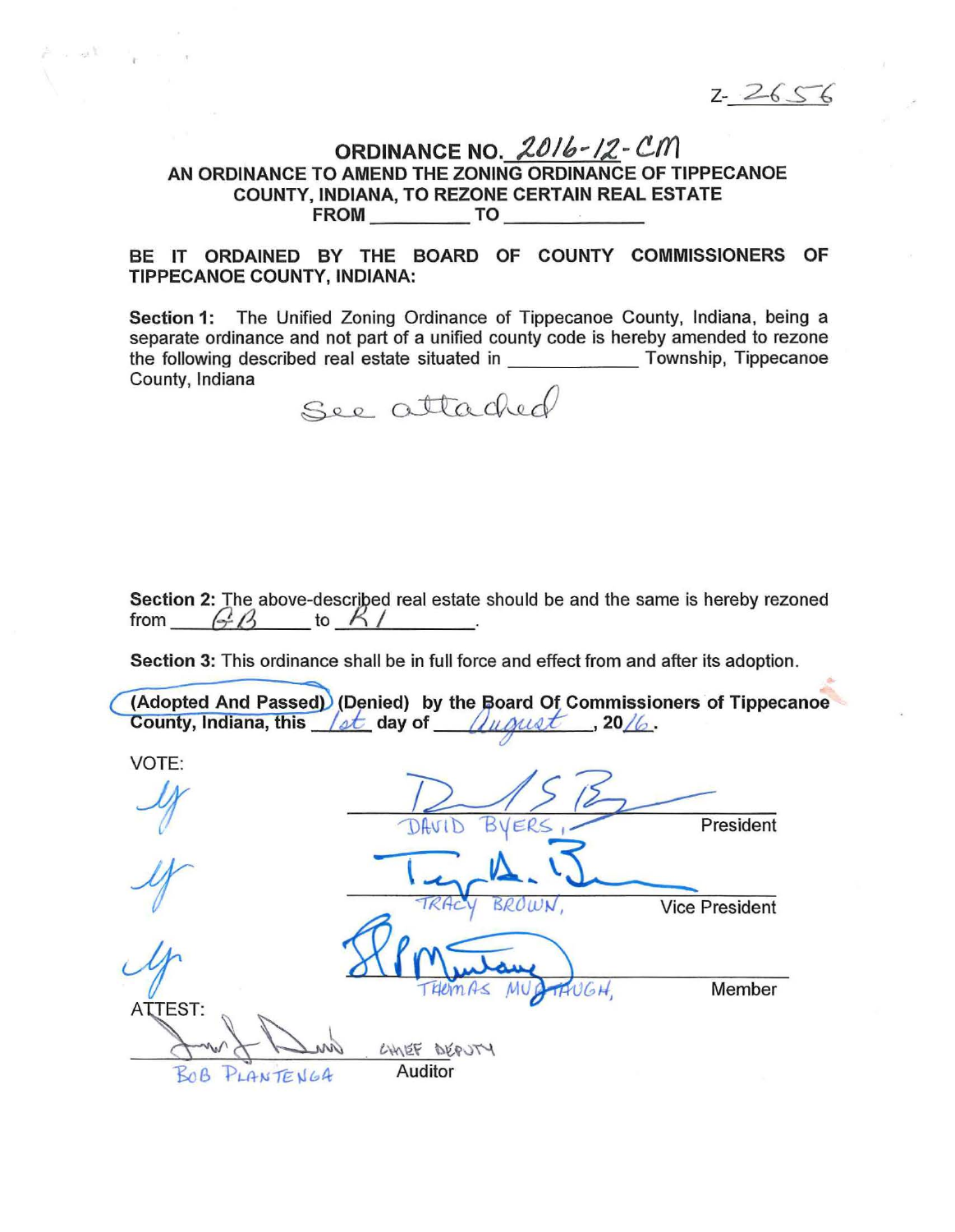# $2016 - 12 - 011$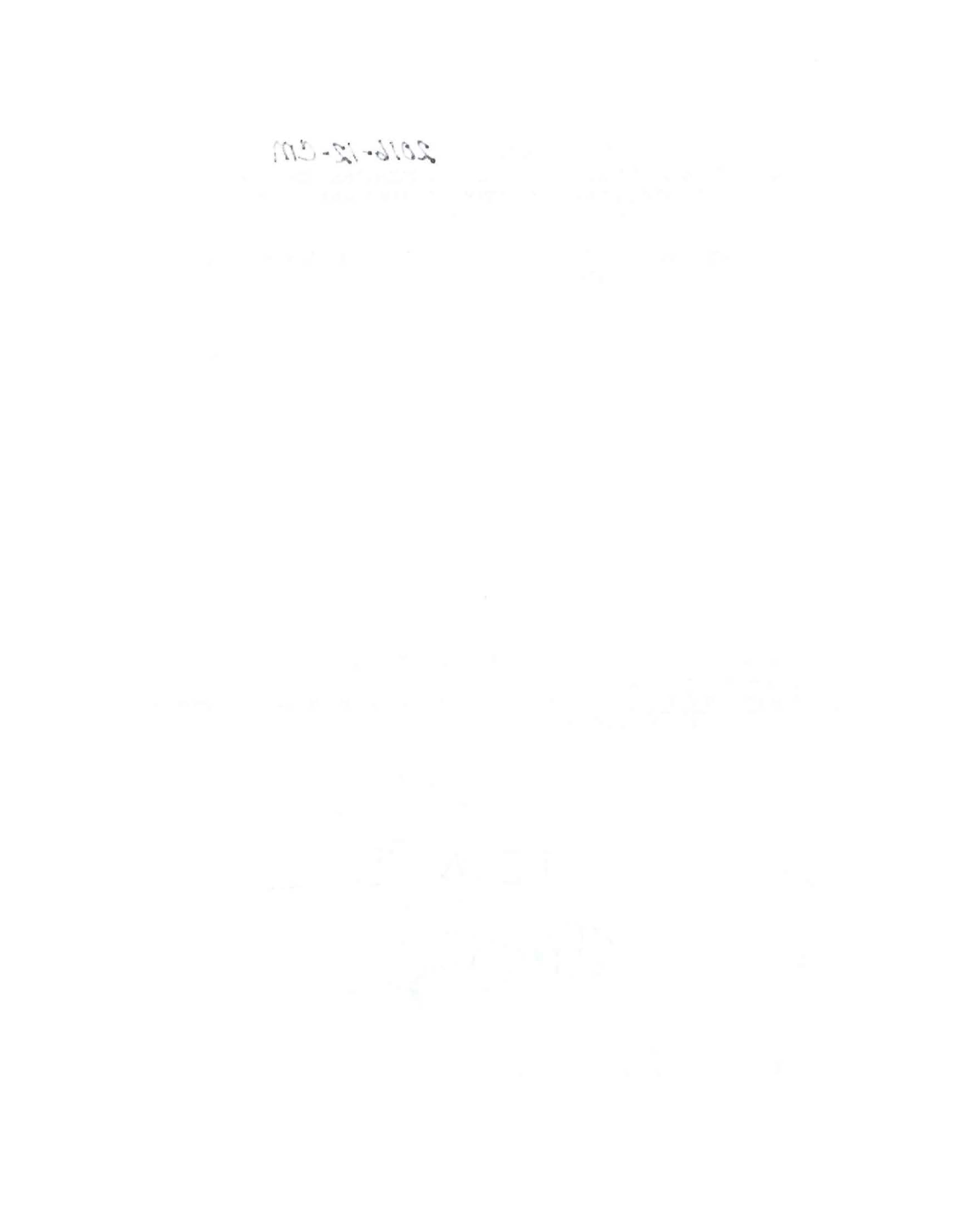## 8403924

ಿಸ್ ಲೋ

Note: Use of this form constitutes practice of law and is limited to practicing lawvers.

## **WARRANTY DEED**

| THIS INDENTURE WITNESSETH. That Joseph D. Miller and Evelyn G.                                              |  |  |  |  |  |  |  |
|-------------------------------------------------------------------------------------------------------------|--|--|--|--|--|--|--|
|                                                                                                             |  |  |  |  |  |  |  |
| of Tippecanoe County, in the State of Indiana County CONVEY                                                 |  |  |  |  |  |  |  |
| AND WARRANT  to  Melvin Miller and Marilyn S. Miller, husband<br>and wife,                                  |  |  |  |  |  |  |  |
| of Tippecanoe County, in the State of Indiana Manuscript or the sum                                         |  |  |  |  |  |  |  |
| of One and $00/100$ Dollars $(5 \t 1.00)$ and other                                                         |  |  |  |  |  |  |  |
| valuable consideration, the receipt of which is hereby acknowledged, the following described real estate in |  |  |  |  |  |  |  |
| Tippecanoe County, in the State of Indiana:                                                                 |  |  |  |  |  |  |  |
|                                                                                                             |  |  |  |  |  |  |  |

Parts of lot numbered thirteen (13) in the Town of Chapmanville (now Colburn) Indiana, as platted upon a part of the West half of the Northwest quarter of Section twenty four (24) in Township twenty four (24) North, Range three (3) West, described as follows, towit:

A strip of ground fifteen (15) feet of even width off of the entire East side of said lot;

ALSO a strip of ground of even width of thirty nine (39) feet and three (3) inches off of the entire South side of said lot.

Located in Washington Township, Tippecanoe County, Indiana.

Subject to all easements and restrictions of record, 1983 taxes due and payable in 1984, any unpaid prior taxes and all subsequent taxes.

Real Estate Transfer RECORDED IN RECORD NO decl PY PAGE 1093 Filed 2:35 OCLOCK Junior! MAY 1 1984 Auditor Tippecanoe County Dottie High  $1004$  $UNN$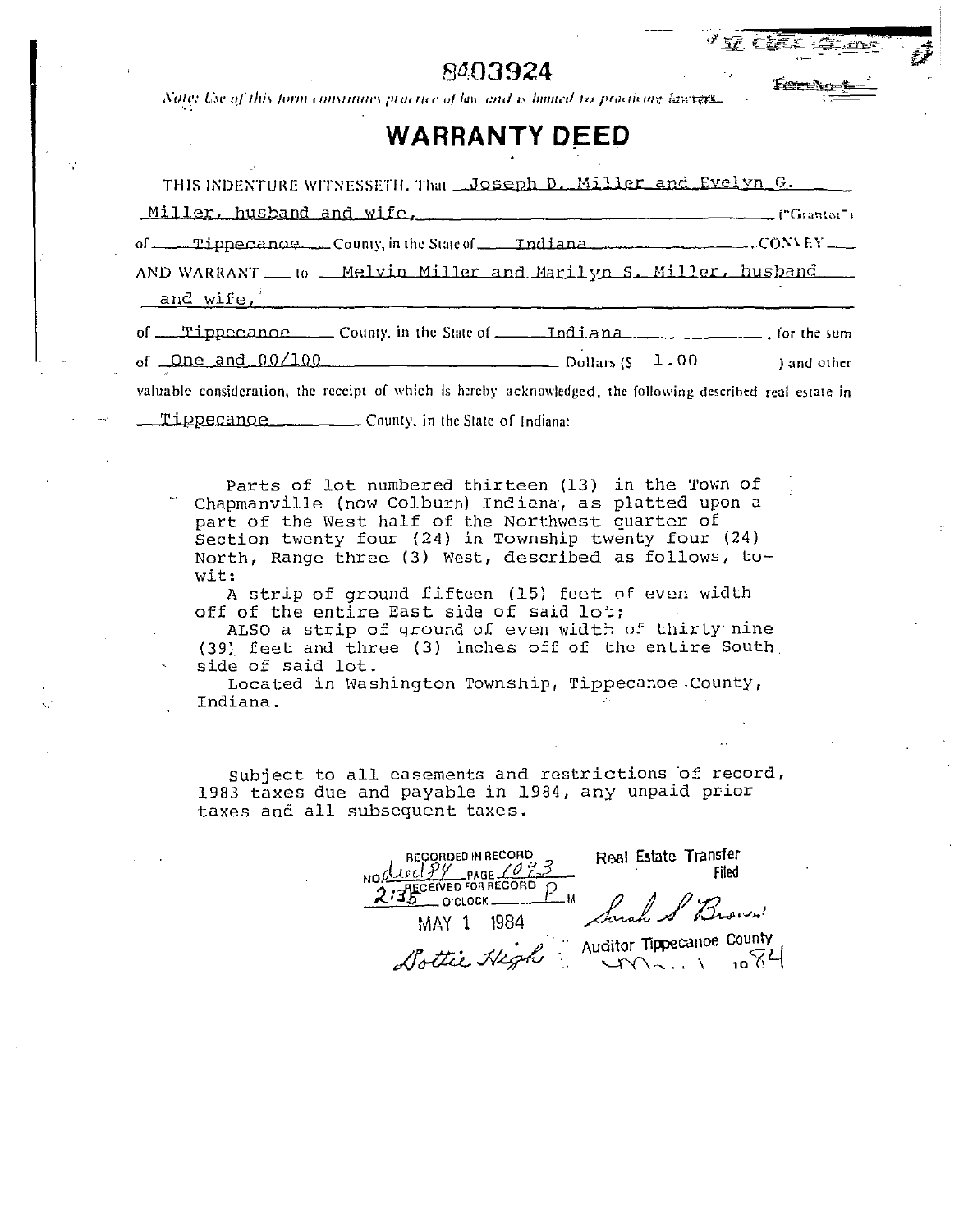## $\label{eq:2.1} \begin{split} \mathcal{L}_{\text{max}}(\mathbf{r},\mathbf{r}) = \mathcal{L}_{\text{max}}(\mathbf{r},\mathbf{r}) = \mathcal{L}_{\text{max}}(\mathbf{r},\mathbf{r}) = \mathcal{L}_{\text{max}}(\mathbf{r},\mathbf{r}) \mathcal{L}_{\text{max}}(\mathbf{r},\mathbf{r}) = \mathcal{L}_{\text{max}}(\mathbf{r},\mathbf{r}) = \mathcal{L}_{\text{max}}(\mathbf{r},\mathbf{r}) = \mathcal{L}_{\text{max}}(\mathbf{r},\mathbf{r}) = \mathcal{L}_{\text{max}}(\mathbf{$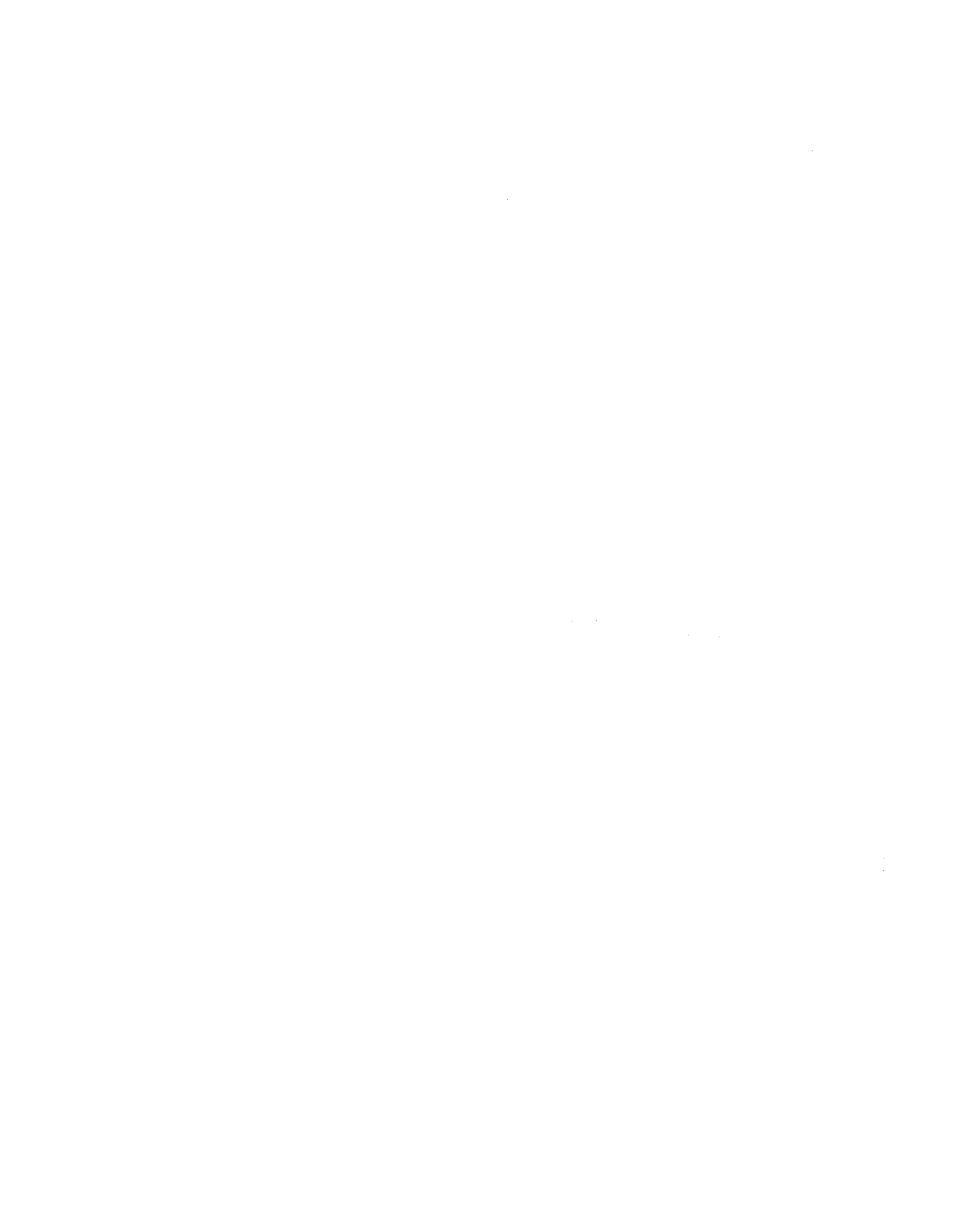$\overline{f^{\texttt{HE}}}$   $\overline{f^{\texttt{HE}}}$   $\overline{f^{\texttt{He}}}$   $\overline{f^{\texttt{He}}}$   $\overline{f^{\texttt{He}}}$   $\overline{f^{\texttt{He}}}$   $\overline{f^{\texttt{He}}}$   $\overline{f^{\texttt{He}}}$   $\overline{f^{\texttt{He}}}$   $\overline{f^{\texttt{He}}}$   $\overline{f^{\texttt{He}}}$   $\overline{f^{\texttt{He}}}$   $\overline{f^{\texttt{He}}}$   $\overline{f^{\texttt{He}}}$   $\overline{f^{\texttt{$ 

of TIPPECANOE COUNTY

20 NORTH 3RD STREET LAFAYETTE, INDIANA 47901-1209

(765) 423-9242 (765) 423-9154 [FAX] www.tippecanoe.in.gov/apc

SALLIE DELL FAHEY EXECUTIVE DIRECTOR

July 21, 2016 Ref. No.: 16-167

Tippecanoe County Commissioners 20 North 3<sup>rd</sup> Street Lafayette, IN 47901

#### **CERTIFICATION**

## RE: **Z-2656--MELVIN & MARILYN MILLER (GB to R1):**

Petitioners are requesting rezoning in order to replace a prior house destroyed by fire, at the southeast corner of Church Street and CR 700  $\mathbb{R}^2$ N, more specifically, 6931 Church Street, in the unincorporated town of Colburn, Washington 24 (NW) 24-3.

Dear Commissioners:

As Secretary to the Area Plan Commission of Tippecanoe County, I do hereby certify that at a public hearing held on July 20, 2016 the Area Plan Commission of Tippecanoe County voted 12 yes - 0 no on the motion to rezone the subject real estate from GB to R 1. Therefore, the Area Plan Commission of Tippecanoe County recommends to the Tippecanoe County Commissioners that the proposed rezoning ordinance be APPROVED for the property described in the attachment.

Public Notice has been given that this petition will be heard before the Tippecanoe County Commissioners at their Monday, August 1, 2016 regular meeting. Petitioners or their representatives must appear to present their case.

sincerely,<br>*Utile DUL Fehuf* Sallie Dell Fahey Executive Director

SDF/lmu

Enclosures: Staff Report & Ordinances

cc: Mike Wolf, Tippecanoe County Building Commissioner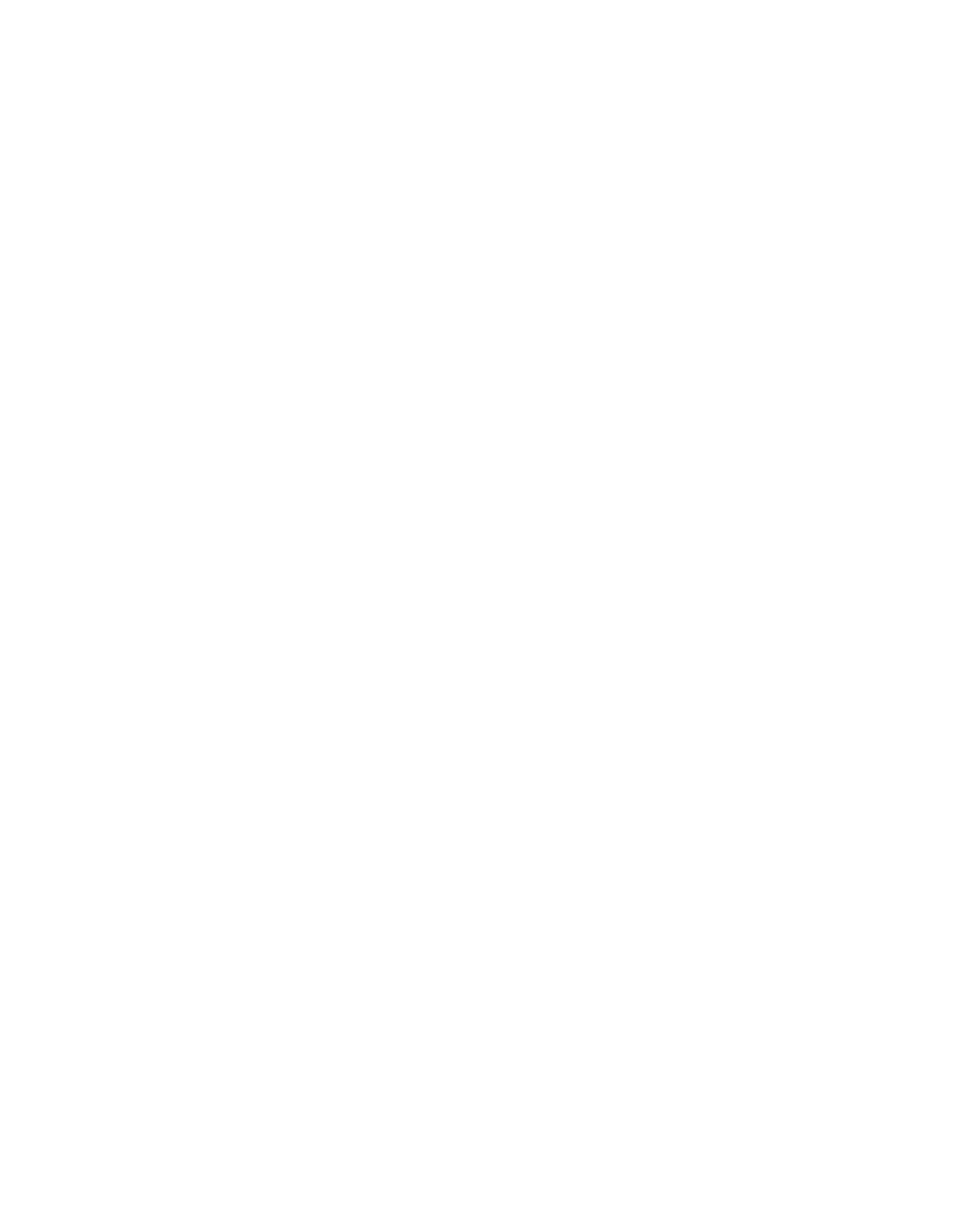## Z-2656 MELVIN & MARILYN MILLER (GB to R1)

 $\frac{1}{2}$ 

 $\frac{1}{2}$ 

 $\label{eq:2.1} \frac{1}{\sqrt{2\pi}}\frac{1}{\sqrt{2\pi}}\frac{1}{\sqrt{2\pi}}\int_{0}^{\infty}\frac{1}{\sqrt{2\pi}}\frac{1}{\sqrt{2\pi}}\frac{1}{\sqrt{2\pi}}\frac{1}{\sqrt{2\pi}}\frac{1}{\sqrt{2\pi}}\frac{1}{\sqrt{2\pi}}\frac{1}{\sqrt{2\pi}}\frac{1}{\sqrt{2\pi}}\frac{1}{\sqrt{2\pi}}\frac{1}{\sqrt{2\pi}}\frac{1}{\sqrt{2\pi}}\frac{1}{\sqrt{2\pi}}\frac{1}{\sqrt{2\pi}}\frac{1}{\sqrt{2\$ 

## STAFF REPORT July 14, 2016

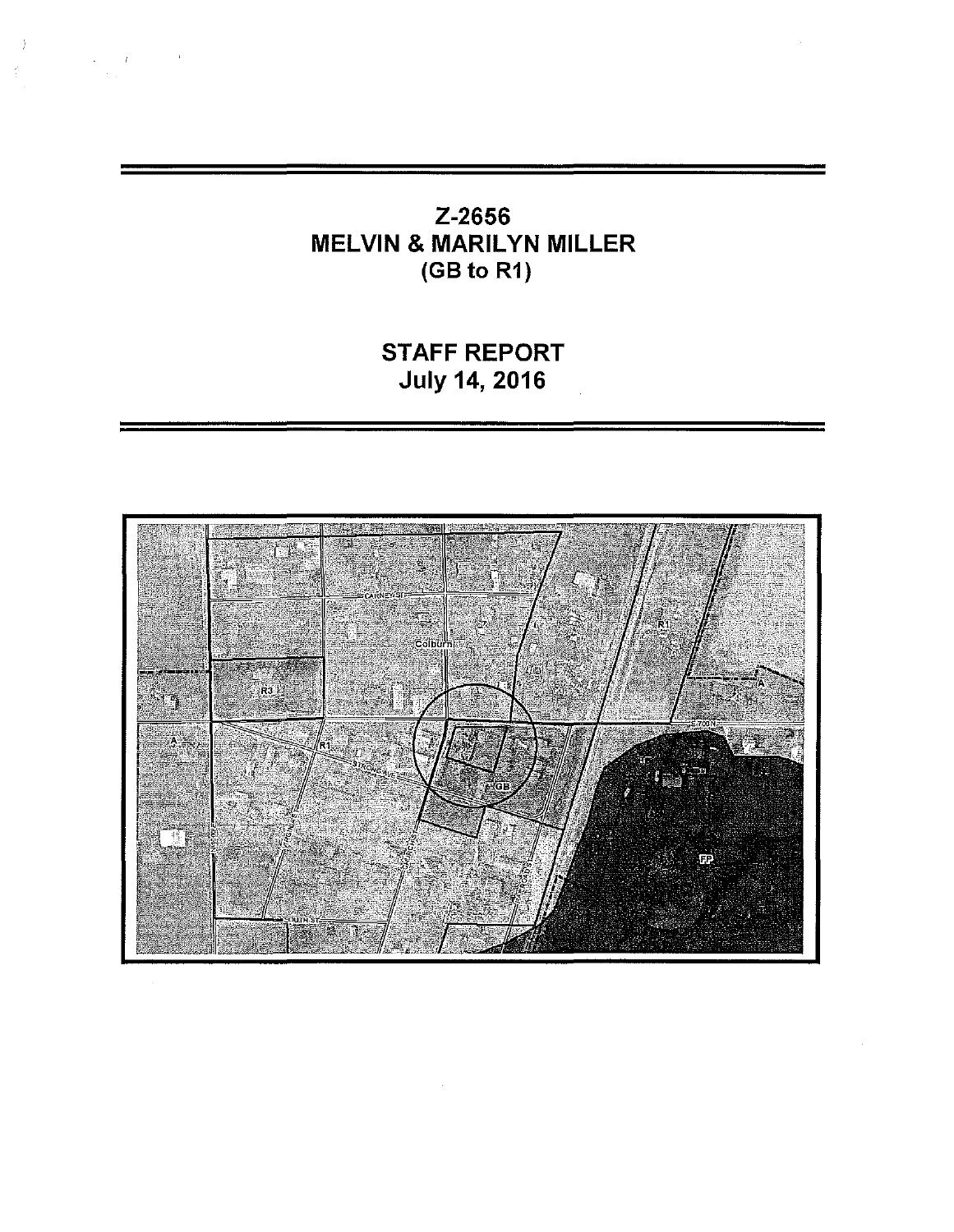$\label{eq:2.1} \frac{1}{\sqrt{2}}\int_{\mathbb{R}^3}\frac{1}{\sqrt{2}}\left(\frac{1}{\sqrt{2}}\right)^2\frac{1}{\sqrt{2}}\left(\frac{1}{\sqrt{2}}\right)^2\frac{1}{\sqrt{2}}\left(\frac{1}{\sqrt{2}}\right)^2.$  $\label{eq:2.1} \frac{1}{\sqrt{2}}\int_{\mathbb{R}^3}\frac{1}{\sqrt{2}}\left(\frac{1}{\sqrt{2}}\right)^2\frac{1}{\sqrt{2}}\left(\frac{1}{\sqrt{2}}\right)^2\frac{1}{\sqrt{2}}\left(\frac{1}{\sqrt{2}}\right)^2\frac{1}{\sqrt{2}}\left(\frac{1}{\sqrt{2}}\right)^2.$  $\mathcal{L}^{\text{max}}_{\text{max}}$  and  $\mathcal{L}^{\text{max}}_{\text{max}}$ 

 $\label{eq:2.1} \frac{1}{\sqrt{2}}\int_{\mathbb{R}^3}\frac{1}{\sqrt{2}}\left(\frac{1}{\sqrt{2}}\right)^2\frac{1}{\sqrt{2}}\left(\frac{1}{\sqrt{2}}\right)^2\frac{1}{\sqrt{2}}\left(\frac{1}{\sqrt{2}}\right)^2\frac{1}{\sqrt{2}}\left(\frac{1}{\sqrt{2}}\right)^2\frac{1}{\sqrt{2}}\left(\frac{1}{\sqrt{2}}\right)^2\frac{1}{\sqrt{2}}\frac{1}{\sqrt{2}}\frac{1}{\sqrt{2}}\frac{1}{\sqrt{2}}\frac{1}{\sqrt{2}}\frac{1}{\sqrt{2}}$  $\label{eq:2.1} \frac{1}{\sqrt{2}}\left(\frac{1}{\sqrt{2}}\right)^{2} \left(\frac{1}{\sqrt{2}}\right)^{2} \left(\frac{1}{\sqrt{2}}\right)^{2} \left(\frac{1}{\sqrt{2}}\right)^{2} \left(\frac{1}{\sqrt{2}}\right)^{2} \left(\frac{1}{\sqrt{2}}\right)^{2} \left(\frac{1}{\sqrt{2}}\right)^{2} \left(\frac{1}{\sqrt{2}}\right)^{2} \left(\frac{1}{\sqrt{2}}\right)^{2} \left(\frac{1}{\sqrt{2}}\right)^{2} \left(\frac{1}{\sqrt{2}}\right)^{2} \left(\$ 

a de la construcción de la construcción de la construcción de la construcción de la construcción de la constru<br>A la construcción de la construcción de la construcción de la construcción de la construcción de la construcci 

 $\label{eq:2.1} \frac{1}{\sqrt{2}}\int_{\mathbb{R}^3} \frac{1}{\sqrt{2}}\left(\frac{1}{\sqrt{2}}\right)^2\frac{1}{\sqrt{2}}\left(\frac{1}{\sqrt{2}}\right)^2\frac{1}{\sqrt{2}}\left(\frac{1}{\sqrt{2}}\right)^2.$  $\label{eq:2.1} \frac{1}{\sqrt{2}}\int_{\mathbb{R}^3}\frac{1}{\sqrt{2}}\left(\frac{1}{\sqrt{2}}\right)^2\frac{1}{\sqrt{2}}\left(\frac{1}{\sqrt{2}}\right)^2\frac{1}{\sqrt{2}}\left(\frac{1}{\sqrt{2}}\right)^2.$ 

 $\mathcal{L}^{\mathcal{L}}(\mathcal{L}^{\mathcal{L}})$  and  $\mathcal{L}^{\mathcal{L}}(\mathcal{L}^{\mathcal{L}})$  and  $\mathcal{L}^{\mathcal{L}}(\mathcal{L}^{\mathcal{L}})$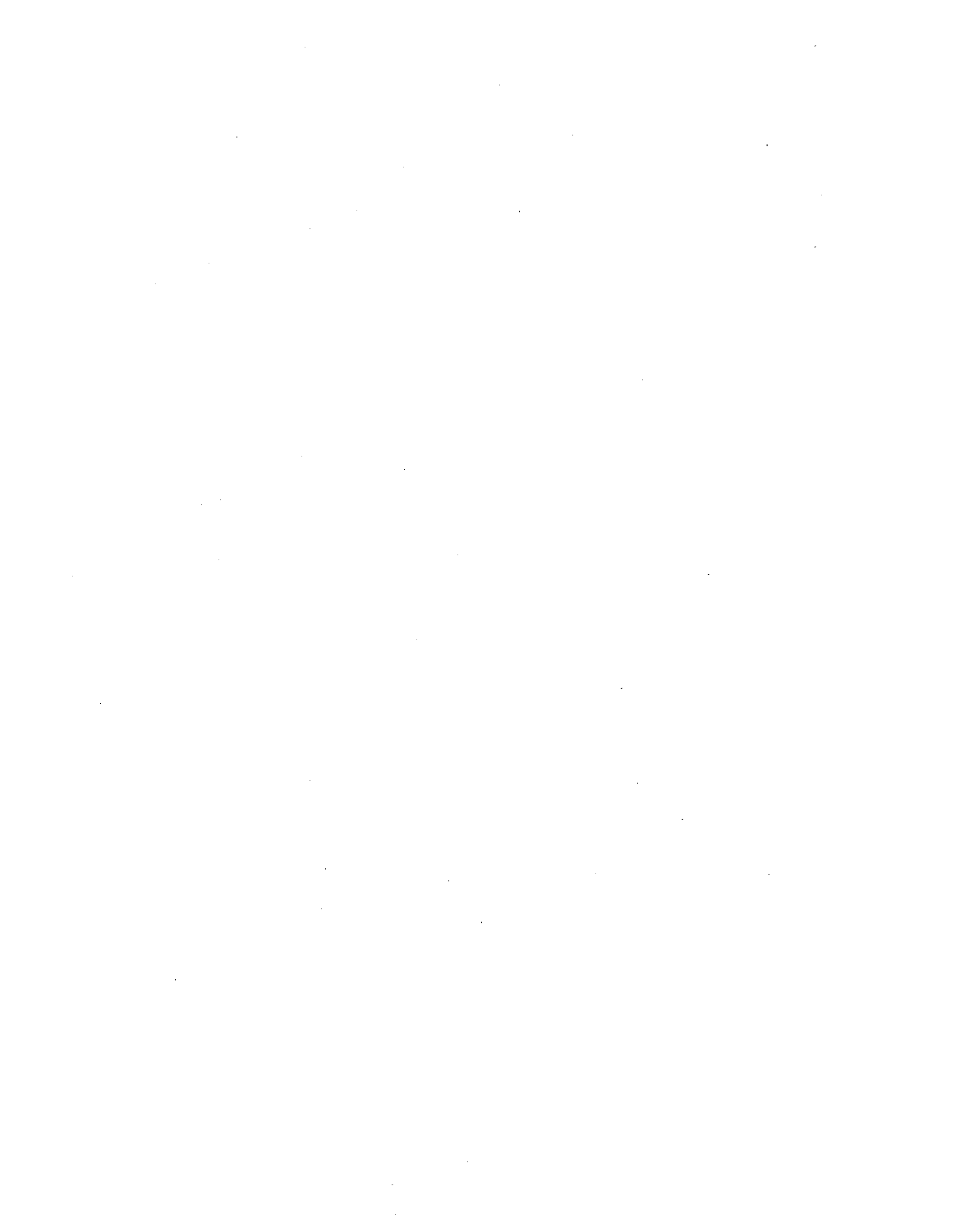## **Z-2656 MELVIN D. & MARILYN S. MILLER GB to R1**

**Staff Report July 14, 2016** 

## **REQUEST MADE, PROPOSED USE, LOCATION:**

Petitioners, who are also the owners, are requesting rezoning of their property located in the middle of the unincorporated town of Colburn. Petitioners' home was destroyed by a fire earlier this year. In order for this home to be replaced the property must be rezoned from GB to a residential zone. The property is commonly known as 6931 Church Street, Washington 24 (NW) 24-3.

### **ZONING HISTORY AND AREA ZONING PATTERNS:**

The site and the lots to the east and south are all zoned GB, General Business. R1 zoning is located to the west and north. Agricultural (A) zoning can be found to the northeast across CR 700 N.

The earliest zoning maps for Colburn show this block commercially zoned. A lot to the southeast (south side of Strong Street at Railroad Street) was rezoned in 2003 to R1 (Z-2136).

### **AREA LAND USE PATTERNS:**

 $e^{\pm i\omega}e^{-i\omega}e^{-i\omega\tau}$ 

Petitioner's home was destroyed in a fire and a demolition permit was issued last month to remove the remnants of the house; a detached garage still stands on the site. Other single-family homes surround the site and appear to occupy all of the GB-zoned lots in the area.

## **TRAFFIC AND TRANSPORTATION:**

Petitioners' site is located at the southeast corner of CR 700 N and Church Street, both classified as rural local roads in The Thoroughfare Plan.

### **ENVIRONMENTAL AND UTILITY CONSIDERATIONS:**

The site is served by private septic and well. The County Health Department has no record of installation, replacement or repair of the existing septic system. There is also no complaint of failure to function on file. Conversations with this department revealed that a similarly sized home could likely use the existing septic system on site.

Very early discussions have begun about serving the Buck Creek-Colburn-Americus area with sanitary sewer. The County Commissioners are looking for grant money to begin the feasibility study.